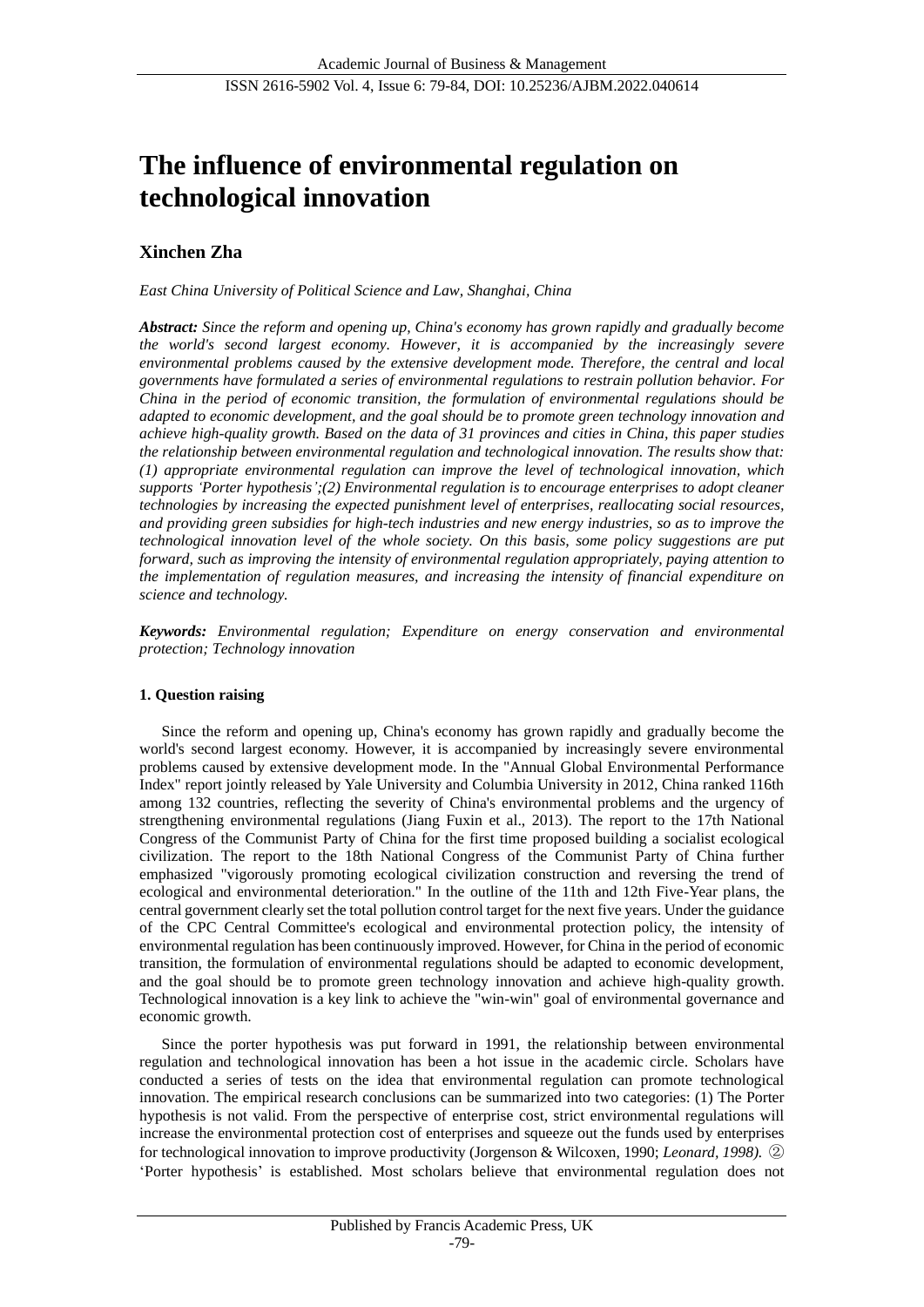necessarily lead to the reduction of production efficiency, and appropriate environmental regulation can stimulate enterprises to carry out technological innovation through "innovation compensation" effect. *Weitzman (1974), Montero (2002), Villegas-Palacio & Coria (2010) and Xu Shicun et al. (2012) studied that emission tax and tradable emission permits have a significant positive effect on enterprises' technological innovation. Jaffe & Palme (1997), Frondel et al. (2007), Jia Jun et al. (2014) and Wang Fengzheng et al. (2015) found that the greater the intensity of government environmental regulation is, the more beneficial it is to promote enterprise technological innovation.* At present, most domestic studies on environmental regulation are also focused on formal environmental regulation. This paper will provide some empirical evidence for "Porter hypothesis" based on China's experience.

## **2. Policy background**

Generally speaking, environmental regulations can be divided into formal environmental regulations led by the government and informal environmental regulations that rely on the participation of the public and social organizations (Li Xin, Cao Jianhua, 2018).Formal environmental regulations can be divided into command-and-control environmental regulations and market-based incentive environmental regulations (Zhang Man, 2005) according to the different constraints on economic subjects' pollutant discharge behavior. The command-and-control environmental regulation mainly refers to the laws and regulations formulated by legislative organs or administrative departments to restrict economic subjects' pollutant discharge behavior, which is characterized by compulsion. Market-based incentive environmental regulation refers to the policy tools designed by the government to operate with the help of market mechanism, such as tradable pollutant discharge permit and deposit return, which is characterized by using the characteristics of economic behavior of market subjects to guide them to protect the environment. Compared with the traditional formal environmental regulation, the informal environmental regulation has become an important supplement to the formal environmental regulation because of its characteristics of spontaneity, sociality and non-compulsion, and it is a force that can not be ignored outside the government system to supervise the behavior of economic subjects. *The research results of Blackman and Bannister (1998) show that community environmental pressure formed by local organizations is positively correlated with economic actors' efforts to improve technological innovation ability, even though adopting green technology will increase costs.* The concept of informal environmental regulation was first proposed by Pargal and Wheeler (1995). It refers to the negotiation or negotiation between the public, media and social groups and polluting enterprises to reduce pollution and protect the environment. They include complaints and charges from residents, protests between people and polluting enterprises, pressure from public opinion, boycotting products of polluting enterprises, etc. (Su Xin, Shengshi Zhou, 2019).Environmental attention of both ordinary people (the public environmental protection demands) or the transparency of social public opinion to the disclosure of environmental pollution (environment information disclosure), are virtually to the government and pollutant discharging enterprises has brought great pressure, the pressure is turned into a stream of influence more and more "informal" environmental regulation (Yuan Xu, 2014).At present, the Chinese government mainly uses formal environmental regulations to restrain economic entities' pollutant discharge behavior. Among them, command-and-control environmental regulations include environmental Protection Law of the People's Republic of China and other relevant laws, environmental impact assessment system and "three simultaneous" system in the new five systems and the old three systems (Yumin Zhao, Fangming Zhu and Lilong He, 2009);Market-based incentive environmental regulations include sewage charges (1991), credit incentives (1996), total SO2 emission control and emission trading policies (2002), etc.

## **3. Mechanism discussion**

In theory, appropriate environmental regulation will stimulate enterprises to carry out technological innovation, thereby reducing costs, improving product quality, and offsetting the increase of environmental protection costs caused by environmental regulation, which is likely to improve the international competitiveness of domestic enterprises. It can be concluded that environmental regulation mainly affects the technological innovation level through affecting marginal cost, resource reallocation and green subsidy:

First, marginal cost. Cost pressure of pollution control is the main driving factor for enterprises to carry out technological innovation (Pingping Liu, 2016).When enterprises choose pollution emission level, they mainly consider two factors: marginal pollution cost reduction and expected marginal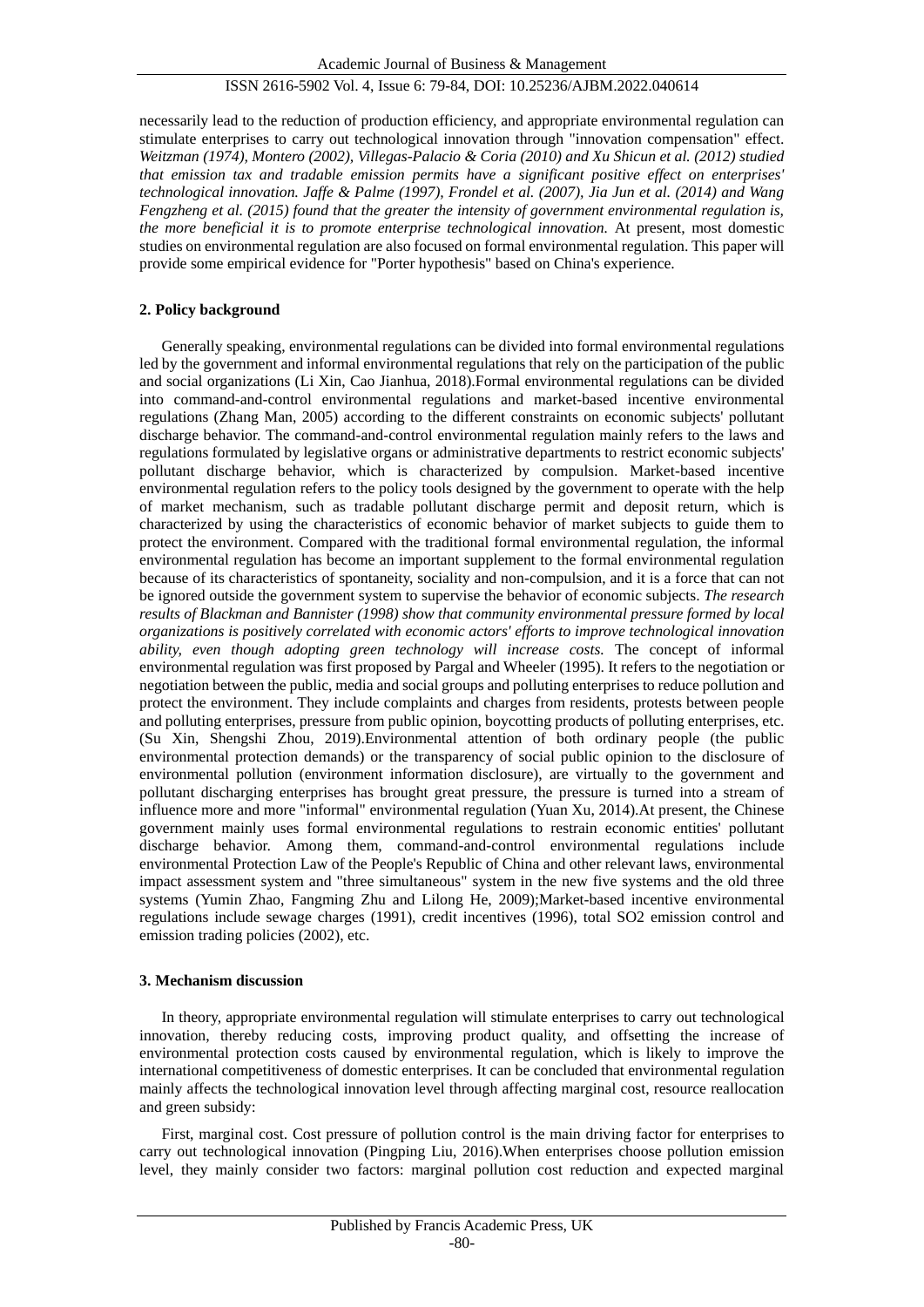pollution penalty level (Fugui Li, Xiong Bing, 2005).To improve the intensity of environmental regulation, the government raises the expected marginal pollution penalty level of enterprises by means of sewage charges and sewage permits, internalizes the externalities into the production costs of enterprises, and tries to keep the cost of enterprises consistent with the social cost, so as to finally achieve the purpose of restricting enterprises' pollutant discharge behavior. For enterprises with profit maximization as the objective function, there are usually two ways to reduce the cost of environmental protection: one is to improve pollution control technology and strive to control the discharge of pollutants within a reasonable range to meet the requirements of environmental regulation; The second is to improve productivity and speed up technological innovation so as to increase resource utilization efficiency, reduce product costs and expand profit margins, thus offsetting the costs of environmental governance. In either way belong to technical innovation behavior, the promotion of technological innovation is to promote the whole society, that is to say, high intensity of environmental regulation can trigger the 'innovation' effect of polluting enterprises, make the environmental regulation effect in the economic growth by 'short-term losses' to 'long-term returns' (tong-bin zhang, 2017).

Second, resource reallocation. From a deeper perspective, formal environmental regulations promote the improvement of technological innovation level by influencing the reallocation of resources. Appropriate environmental regulations can "force" industrial structure to adjust and upgrade (Zhong MAO, 2015).Because the marginal cost of environmental protection is different in different industries, when the government continuously improves the intensity of environmental regulation to the "inflection point" level, resource-intensive, pollution-intensive enterprises and poorly managed small enterprises cannot bear the rising cost of pollution control, and will reduce the scale of production until they exit the market. Environmentally friendly enterprises and enterprises with high production efficiency bear less pollution control pressure and have the advantage of "green development". Industrial structure in the region tends to be optimized and market concentration degree increases (Zhang Cheng et al., 2011).Formal environmental regulations eliminate backward capacity and transfer excess capacity, so that factors of production flow from previous enterprises to environment-friendly and high-productivity enterprises, which alleviates the problem of resource mismatch caused by distorted subsidy policies (Han Chao et al., 2017), reallocating resources and improving the efficiency of resource use. The remaining competitive enterprises tend to pay more attention to improving productivity and expanding profit space through technological innovation.

Third, government subsidies. When the government improves the intensity of environmental regulation, it tends to give some preference to fiscal and industrial policies to provide support for enterprises' technological innovation by means of capital investment and talent introduction (Fuxin Jiang et al., 2013).In order to achieve environmental protection and change the past "pollution first, treatment later" extensive development mode, the government will formulate more stringent environmental regulations. As mentioned above, strict environmental regulations will increase the environmental protection cost of enterprises to a certain extent, and some enterprises with high pollution and high energy consumption or small scale will therefore face higher environmental protection pressure. Due to the lack of green innovation funds, some enterprises may choose to move to areas with low environmental target constraints, reduce production scale or even withdraw from the market, which is contrary to the original implementation purpose of environmental regulations, resulting in "distortion" of environmental regulation policies. In order to achieve sustainable and healthy economic development and environmentally friendly and green growth, the government will provide support for technological innovation from various aspects including human resources and capital. Since the system reform in 1985, the Chinese government has attached great importance to the investment in scientific and technological innovation. With the in-depth promotion of the strategies of "rejuvenating the country through science and education", "independent innovation" and "innovation-driven", the government has gradually increased its support for technological innovation. According to statistics, government spending on science and technology grew rapidly from 5.2 billion yuan in 1978 to 838.36 billion yuan in 2017, a considerable proportion of which was used to subsidize enterprises for technological innovation. To some extent, government subsidies reduce the financial pressure of enterprises' technological innovation, which is conducive to the improvement of the technological innovation level of the whole society (Pingfang Zhu and Weimin Xu, 2003;Xuezheng Qin et al., 2012).To sum up, this paper argues that environmental regulation promotes technological innovation by influencing marginal cost, resource reallocation and green subsidies.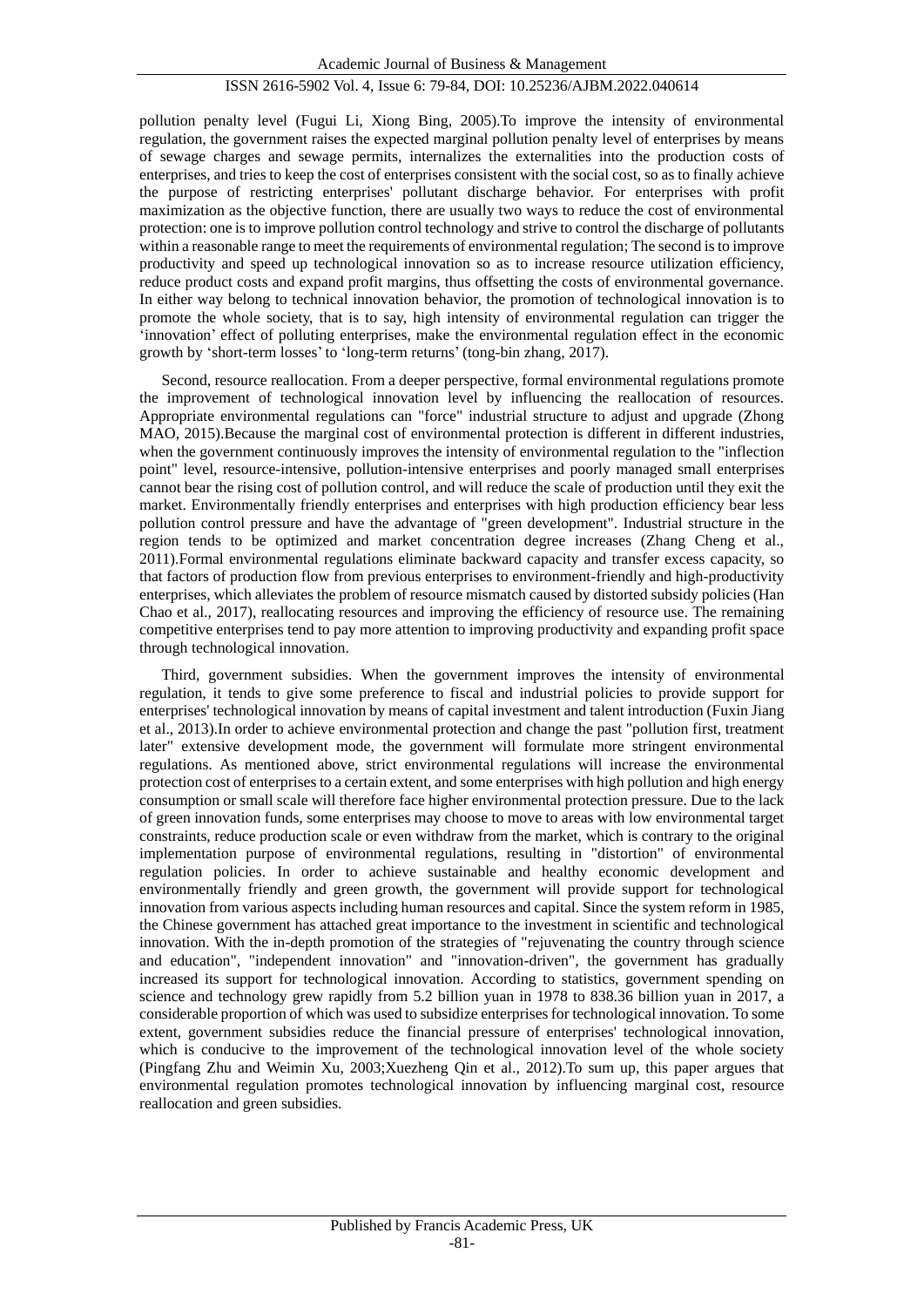#### **4. Research and analysis**

#### *4.1. Samples and variables*

The sample used in this paper is panel data of 31 provinces and cities in China from 2015 to 2017. The proportion of energy conservation and environmental protection expenditure and patent data come from China Statistical Yearbook, China Statistical Yearbook of Science and Technology and related public websites. Based on the practice of Guo Jin (2019), this paper measures the intensity of environmental regulation by taking the proportion of local energy conservation and environmental protection expenditure in general public budget expenditure. In addition, the number of patent grants is selected to measure regional technological innovation level. Patent index can better measure the r&d strength and original innovation ability of a region, and is often used to measure the level of regional technological innovation in current studies. Patents include invention, utility model and appearance design patents, among which invention patent can better reflect the quality of regional patents (Fengchao Liu, Xiongfeng Pan, 2006).

#### *4.2. Research and analysis*

In 2017, the proportion of energy conservation and environmental protection spending in China's general public budget (data for Hong Kong, Macao and Taiwan are not available) shows that Beijing and Hebei have the highest proportion of energy conservation and environmental protection spending, followed by Heilongjiang, Ningxia, Chongqing and Qinghai. Due to the particularity of Beijing's administrative status, more attention is paid to environmental problems, and the expenditure on energy conservation and environmental protection is usually higher. As an area with a high concentration of heavy industry, Hebei province has a serious environmental pollution problem and needs more investment in environmental protection. Therefore, energy saving and environmental protection expenditure accounts for a high proportion in the government's general public budget expenditure. In addition, Heilongjiang, Ningxia, Chongqing and Qinghai are regions with special geographical characteristics and relatively fragile ecological environment. Therefore, the local government pays high attention to the environment and spends a lot on ecological maintenance, energy conservation and environmental protection. From the change of the proportion of energy conservation and environmental protection expenditure in general public budget expenditure in each region from 2015 to 2017 (data from Hong Kong, Macao and Taiwan are missing), it is easy to see that the eastern and central regions generally show a positive growth trend, and the growth is more obvious in the eastern regions, especially Beijing, Tianjin and Shanghai. Eastern and central regions, especially coastal areas is the area that our country economic development level is higher, and the high speed development of economy is often at the expense of the environment of the sacrifice, everywhere to realize "first pollution, then control the path of" is hard to walk through, pay more attention to the green environmental protection technology to realize the economic sustainable development, energy conservation, environmental protection expenditure scale expands unceasingly, therefore, It reflects the continuous improvement of the intensity of environmental regulation.

In terms of the number of patents granted per capita in each region in 2017, it can be seen that Beijing has the highest level of technological innovation, followed by the Yangtze River Delta and Guangdong. These regions have a higher level of economic development, more concentrated innovation factors, and people have higher requirements for quality of life. Therefore, environmental regulation has a significant role in promoting technological innovation. In addition, from the perspective of invention patents, Beijing, Yangtze River Delta and Guangdong have more invention patents granted per capita, which is consistent with the above analysis. More intuitive to reflect the regional patent authorization number three composition, around three per capita in 2017 patent authorization number composition, it can be seen that invention patents authorization of eastern coastal developed areas is significantly higher than the Midwest, especially in places such as Beijing, Shanghai, liaoning invention patent grant accounts for more than 30%, embodies the high level of technological innovation, From the change of patent authorization per capita from 2015 to 2016, it is not difficult to find that the eastern region not only has a large base but also maintains a good positive growth trend, reflecting the continuous improvement of technological innovation level. Based on the above analysis, this paper believes that appropriate environmental regulation can help improve the level of technological innovation to a certain extent, which is consistent with the theoretical mechanism analysis mentioned above.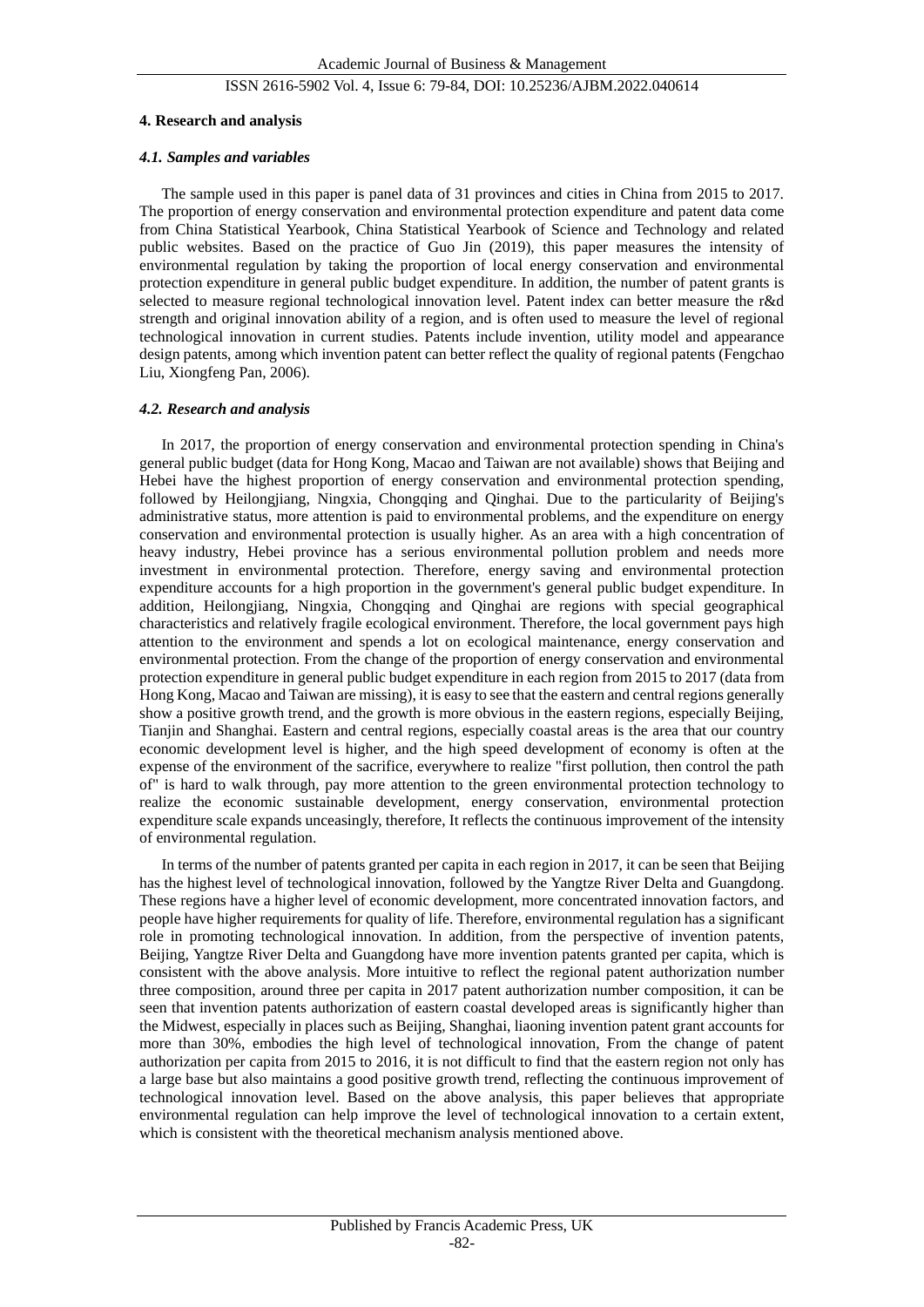#### **5. Conclusions and policy implications**

In order to avoid falling into the vicious circle of "economic growth-environmental deterioration", strengthening environmental regulation, carrying out green innovation and transforming extensive economic development mode have become the internal requirements for achieving high-quality economic development. In order to speed up the environmental protection work, we should give full play to the restraint effect of various environmental regulation means on pollution behavior. Based on the analysis of provincial level data, this paper concludes that: (1) appropriate environmental regulation can improve the level of technological innovation, which supports the porter hypothesis;(2) Environmental regulation is to encourage enterprises to adopt cleaner technologies by increasing the expected punishment level of enterprises, reallocating social resources, and providing green subsidies for hightech industries and new energy industries, so as to improve the technological innovation level of the whole society. The research conclusions of this paper contain strong policy implications. In order to achieve a win-win situation between "environmental protection" and "technological innovation", the following policy recommendations are put forward:

At the current stage, we can appropriately increase the intensity of environmental regulations such as fiscal expenditure for energy conservation and environmental protection. The research of this paper finds that the fiscal expenditure of environmental protection has a certain promoting effect on technological innovation, which is the same as the conclusion of most domestic studies. At the same time, the statistical data also found that the proportion of energy conservation and environmental protection expenditure in the general public budget expenditure in most provinces of China is relatively low, reflecting the overall low intensity of environmental regulation. Therefore, it is necessary to gradually increase the proportion of fiscal expenditure on energy conservation and environmental protection in general public budget expenditure, and timely increase the intensity of environmental regulation, so as to realize the internalization of external costs of polluting enterprises and promote green technology innovation.

While strengthening environmental regulations, emphasis should be placed on the implementation of regulatory measures. Governments at all levels play an important role in the implementation of environmental regulation policies. On the whole, the implementation of environmental regulation policies in China has achieved certain results, but there are also "formality", covering up the pollution behavior of enterprises that contribute a lot to local finance, leading to the "distortion" of environmental regulation policies. Therefore, governments at all levels should pay attention to the practical promotion of environmental protection while formulating environmental policies in line with local conditions, and governments at higher levels should properly supervise the implementation of policies at lower levels to build a complete environmental protection system.

Increase government spending on science and technology to provide financial support for enterprise innovation. The above analysis shows that strict informal and formal environmental regulations will squeeze the funds used by enterprises for technological innovation to a certain extent. In order to coordinate with the smooth implementation of environmental policies, it is necessary for the government to vigorously support enterprises to carry out green innovation through fiscal policies and industrial policies. Since the reform and opening up, the proportion of science and technology investment in China's financial expenditure has been increasing, but there is still a certain gap compared with developed countries. In order to improve the level of technological innovation, the government can provide green subsidies and tax reductions for enterprises' R&D activities, and shorten the period for enterprises to realize "innovation compensation". At the same time, differentiation policy should be implemented, and fiscal subsidies and preferential policies should be appropriately inclined to key industries, high-tech industries and large enterprises with higher production level, so as to give full play to the scale effect of technological innovation of large enterprises.

### **References**

*[1] Li Xin, Yang Chaoyuan, Cao Jianhua. Can online opinion help ease smog pollution?-- On spatial spillover effects of haze pollution [J]. Economic Trends, 2017(06): 45-57.*

*[2] Han Chao, Zhang Weiguang, FENG Zhanbin. How environmental regulation "eliminates" resource mismatch: Based on the analysis of China's first binding pollution control [J]. China Industrial Economics, 2017(04): 115-134.*

*[3] Zhong Maochu, Li Mengjie, Du Weijian. Whether environmental regulation can force industrial structure adjustment: An empirical test based on Chinese provincial panel data [J]. China population, resources and environment, 2015,25(08): 107-115.*